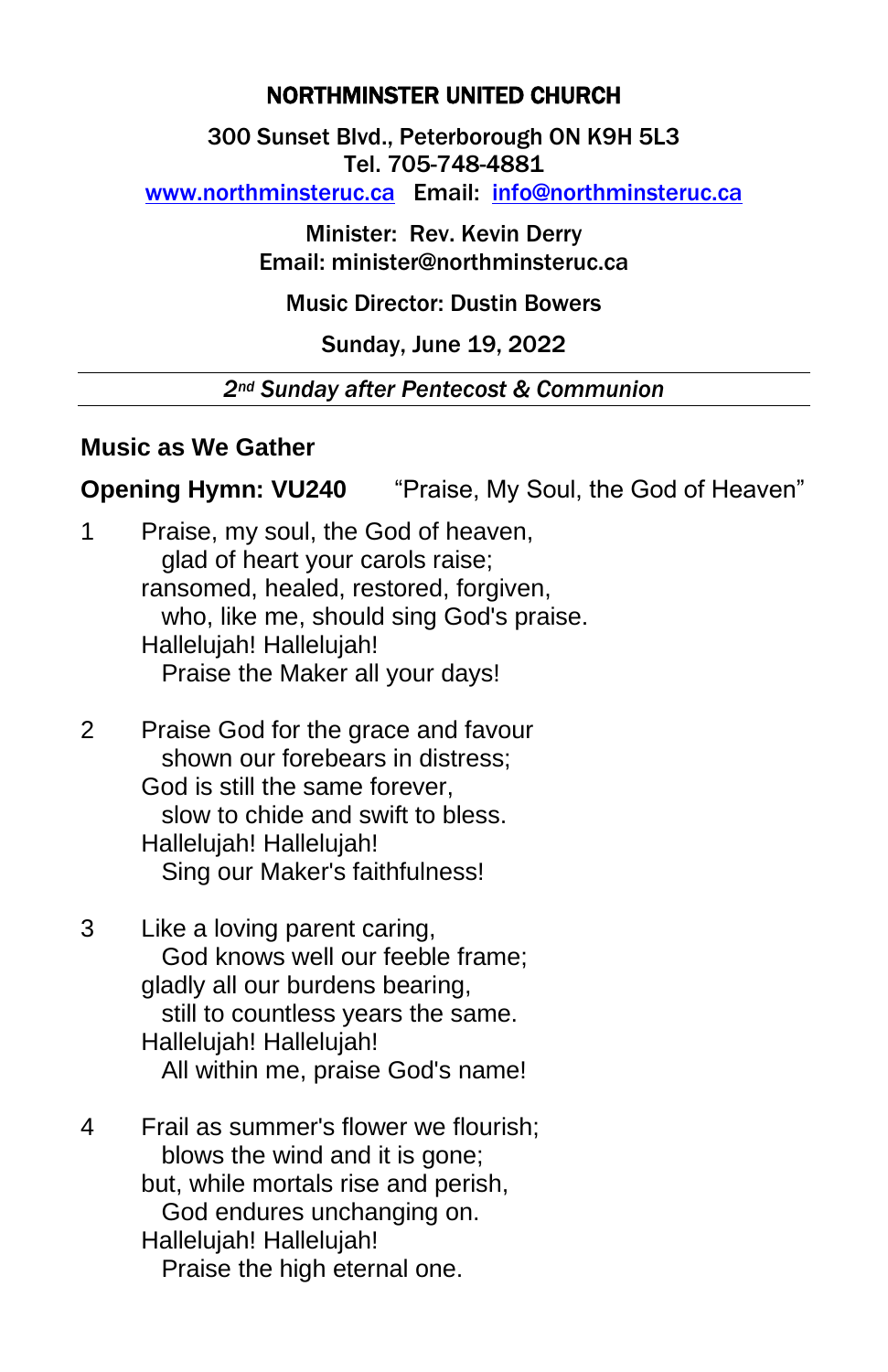5 Angels, teach us adoration, you behold God face to face; sun and moon and all creation, dwellers all in time and space. Hallelujah! Hallelujah! Praise with us the God of grace!

# **Acknowledgement of the Land:**

As we gather, we acknowledge that we meet and live on the traditional territories of the Mississauga Anishinaabe People. We give thanks for their care for the land over thousands of years and for their deep spirituality and honouring of the Creator and the creation. May we live with respect in God's creation and in harmony with our neighbours.

# **Lighting the Christ Candle**

# **Welcome, Celebrations, Life, and Work of the Community**

## **Call to Worship:**

One: Called to live in the Spirit of Pentecost!

- **All: Called to worship the Creator, Redeemer and Sustainer!**
- One: Called to hear the Holy in the powerful silence.
- **All: Called to experience the many manifestations of the Holy.**
- One: Let us worship.
- **All: Let us worship the Holy.**

## **Opening Prayer**

## **Words of Assurance:**

- One: Through the Spirit of Pentecost, we hear the call to faith.
- **All: A faith that reminds us we are loved and cherished.**
- One: In the name of Jesus…

**All: Amen.**

#### **First Lesson:** 1 Kings 19:1-15a *(Carrie Varga)*

<sup>19:1</sup> Ahab told Jezebel all that Elijah had done and how he had killed all the prophets with the sword. <sup>2</sup> Then Jezebel sent a messenger to Elijah, saying, "So may the gods do to me and more also, if I do not make your life like the life of one of them by this time tomorrow." <sup>3</sup> Then he was afraid; he got up and fled for his life and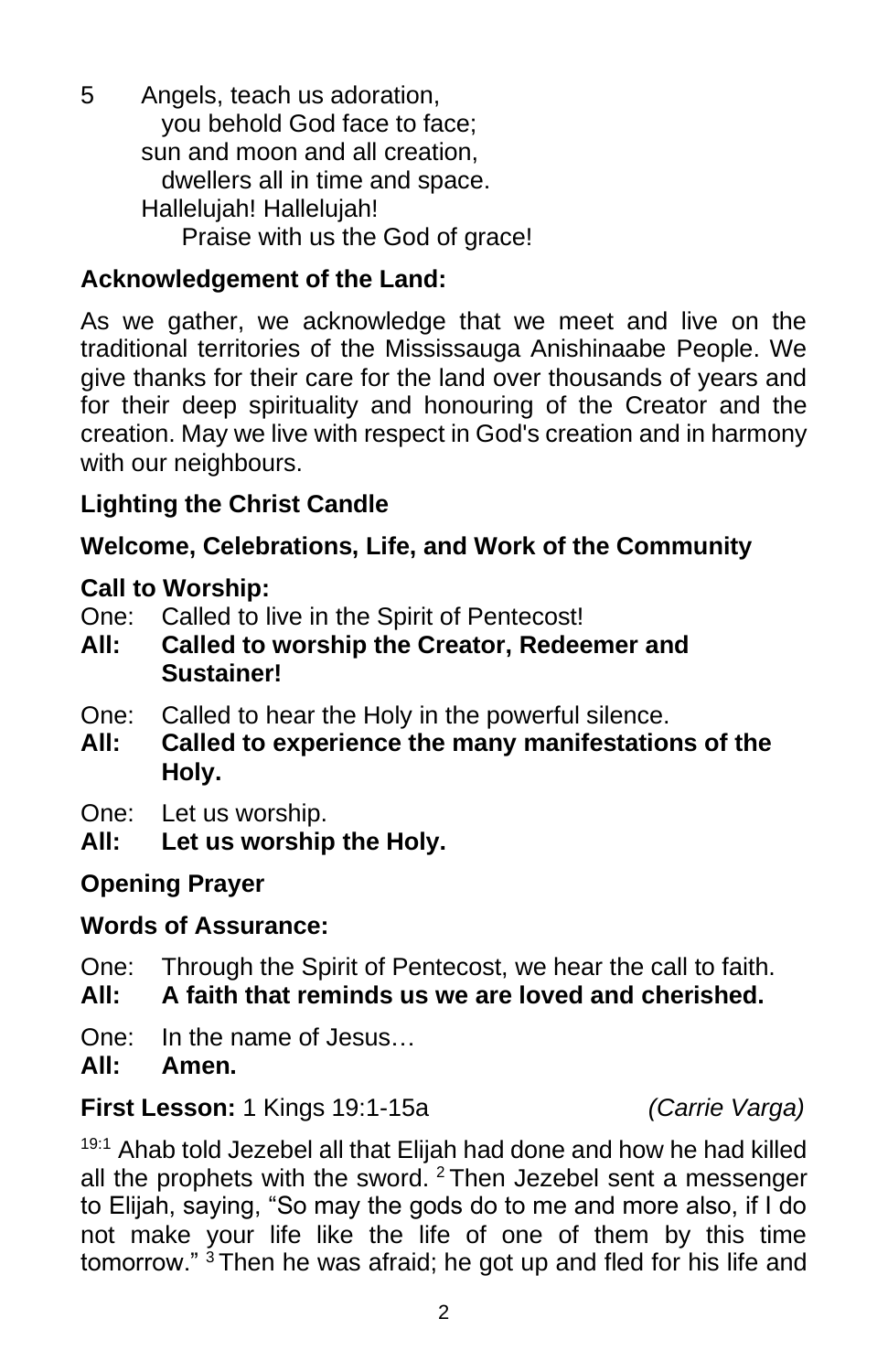came to Beer-sheba, which belongs to Judah; he left his servant there.

<sup>4</sup> But he himself went a day's journey into the wilderness and came and sat down under a solitary broom tree. He asked that he might die, "It is enough; now, O LORD, take away my life, for I am no better than my ancestors." <sup>5</sup> Then he lay down under the broom tree and fell asleep. Suddenly an angel touched him and said to him, "Get up and eat." <sup>6</sup> He looked, and there at his head was a cake baked on hot stones and a jar of water. He ate and drank and lay down again.<sup>7</sup> The angel of the LORD came a second time, touched him, and said, "Get up and eat, or the journey will be too much for you." <sup>8</sup> He got up and ate and drank; then he went in the strength of that food forty days and forty nights to Horeb the mount of God. <sup>9</sup> At that place he came to a cave and spent the night there.

Then the word of the LORD came to him, saying, "What are you doing here, Elijah?" <sup>10</sup> He answered, "I have been very zealous for the LORD, the God of hosts, for the Israelites have forsaken your covenant, thrown down your altars, and killed your prophets with the sword. I alone am left, and they are seeking my life, to take it away."

<sup>11</sup> He said, "Go out and stand on the mountain before the LORD, for the LORD is about to pass by." Now there was a great wind, so strong that it was splitting mountains and breaking rocks in pieces before the LORD, but the LORD was not in the wind, and after the wind an earthquake, but the LORD was not in the earthquake, <sup>12</sup> and after the earthquake a fire, but the LORD was not in the fire, and after the fire a sound of sheer silence. <sup>13</sup> When Elijah heard it, he wrapped his face in his mantle and went out and stood at the entrance of the cave. Then there came a voice to him that said, "What are you doing here, Elijah?" <sup>14</sup> He answered, "I have been very zealous for the LORD, the God of hosts, for the Israelites have forsaken your covenant, thrown down your altars, and killed your prophets with the sword. I alone am left, and they are seeking my life, to take it away." <sup>15</sup> Then the LORD said to him, "Go, return on your way to the wilderness of Damascus."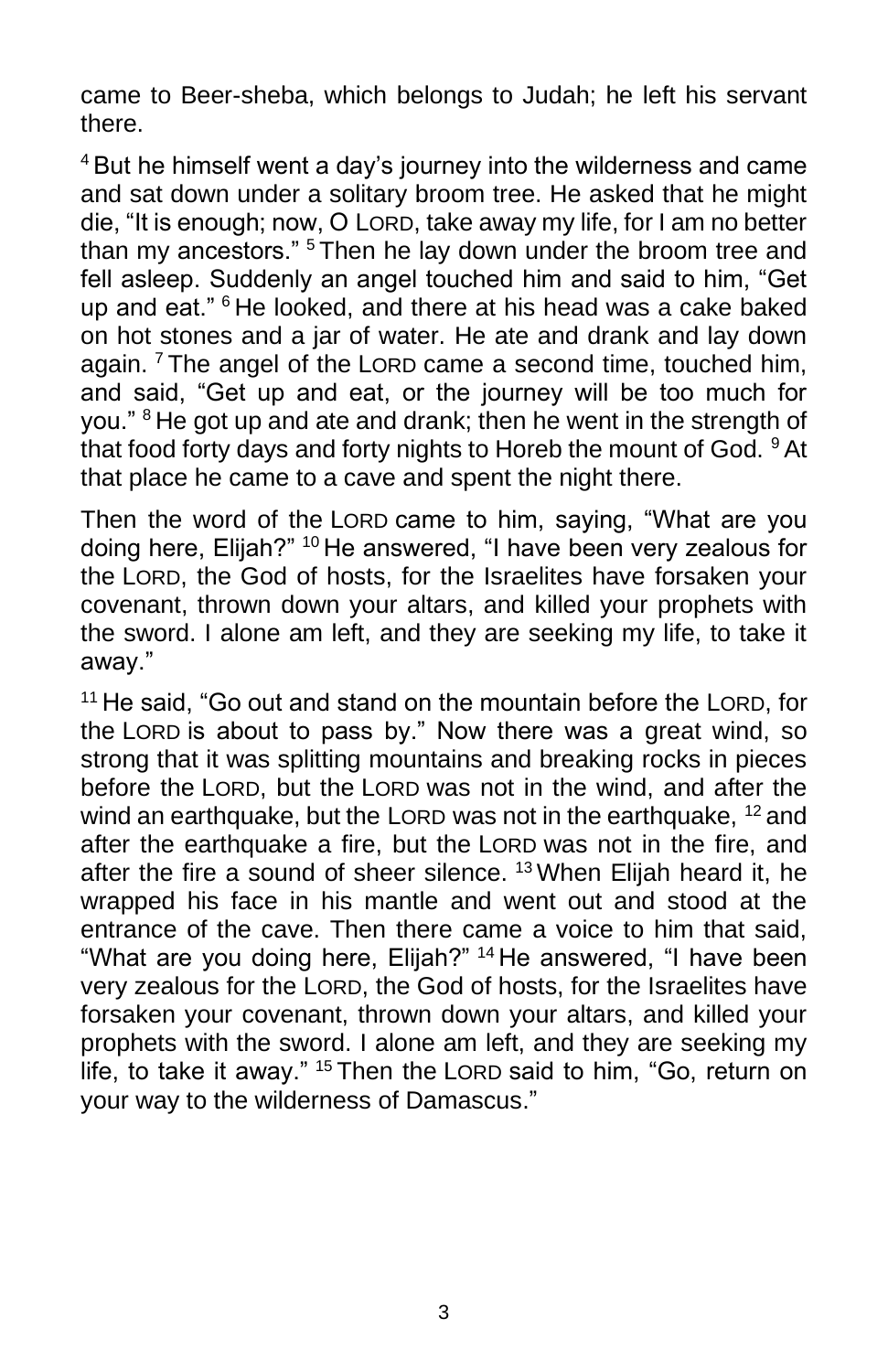**Psalm Selection: VU768 –** from Psalm 42 & 43

*(Led by the Carrie Varga)*

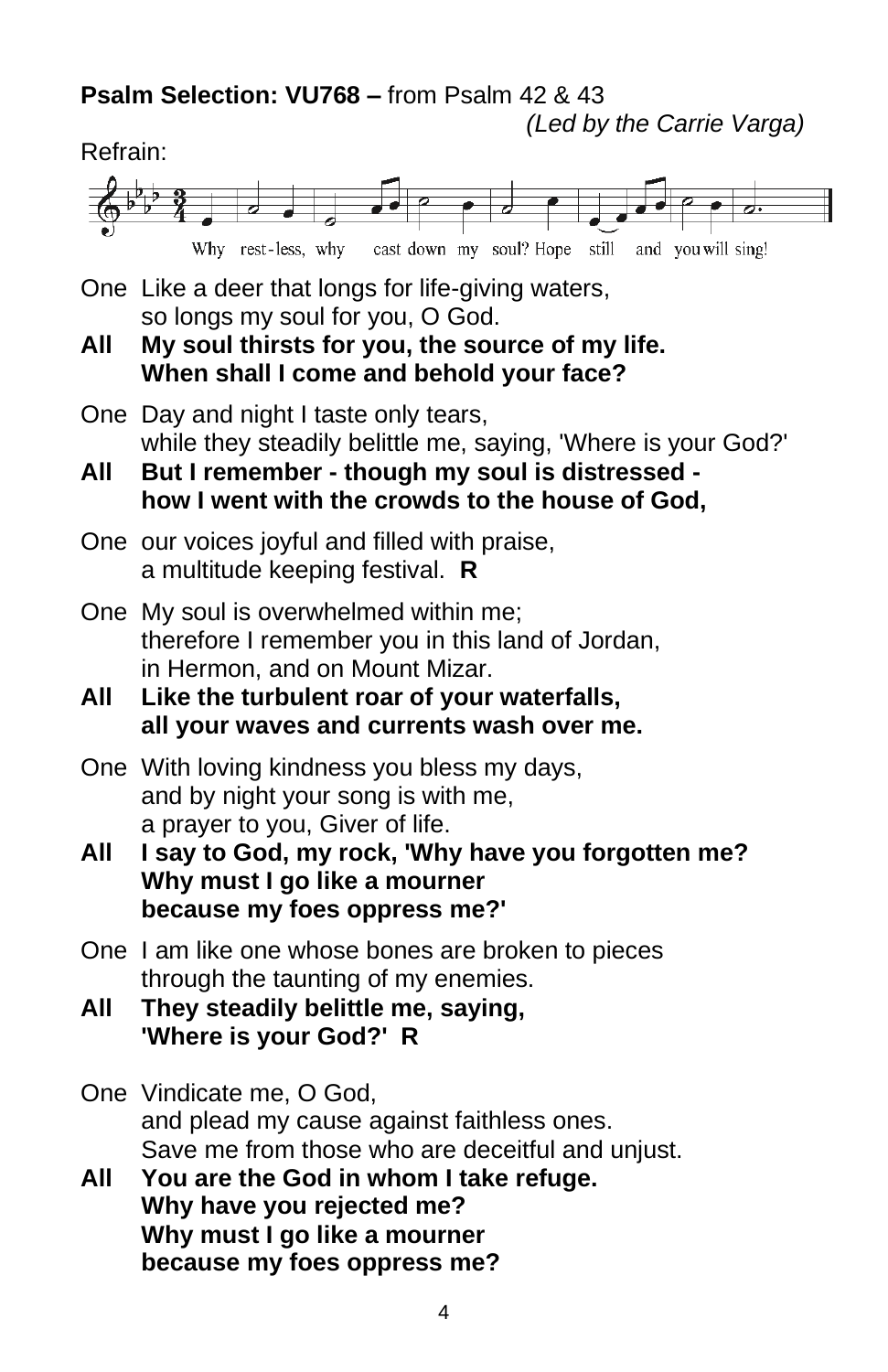One O send your light and your truth to lead me, let them bring me to your holy hill and to your dwelling!

## **All Then I will go to the altar of God, to God my exceeding joy. I will praise you with the harp, O God, my God. R**

**Young at Heart Time:** *"Jasmine's Background Noise"*

**Hymn: VU330** "Jesus Shall Reign"

- 1 Jesus shall reign where'er the sun does its successive journeys run; his kingdom stretch from shore to shore, till moons shall wax and wane no more.
- 2 People and realms of every tongue dwell on his love with sweetest song, and infant voices shall proclaim their early blessings on his name.
- 3 Blessings abound where'er he reigns; and prisoners leap to lose their chains; the weary find eternal rest, and all who suffer want are blest.
- 4 Let every creature rise and bring peculiar honours to our King, angels descend with songs again, and earth repeat the loud Amen!

# **Gospel Lesson:** Luke 8:26-39 *(Carrie Varga)*

**8:26** Then they arrived at the region of the Gerasenes, which is opposite Galilee. **<sup>27</sup>** As he stepped out on shore, a man from the city who had demons met him. For a long time he had not worn any clothes, and he did not live in a house but in the tombs. **<sup>28</sup>** When he saw Jesus, he cried out and fell down before him, shouting, "What have you to do with me, Jesus, Son of the Most High God? I beg you, do not torment me," **<sup>29</sup>** for Jesus had commanded the unclean spirit to come out of the man. (For many times it had seized him; he was kept under guard and bound with chains and shackles, but he would break the bonds and be driven by the demon into the wilds.) **<sup>30</sup>** Jesus then asked him, "What is your name?" He said,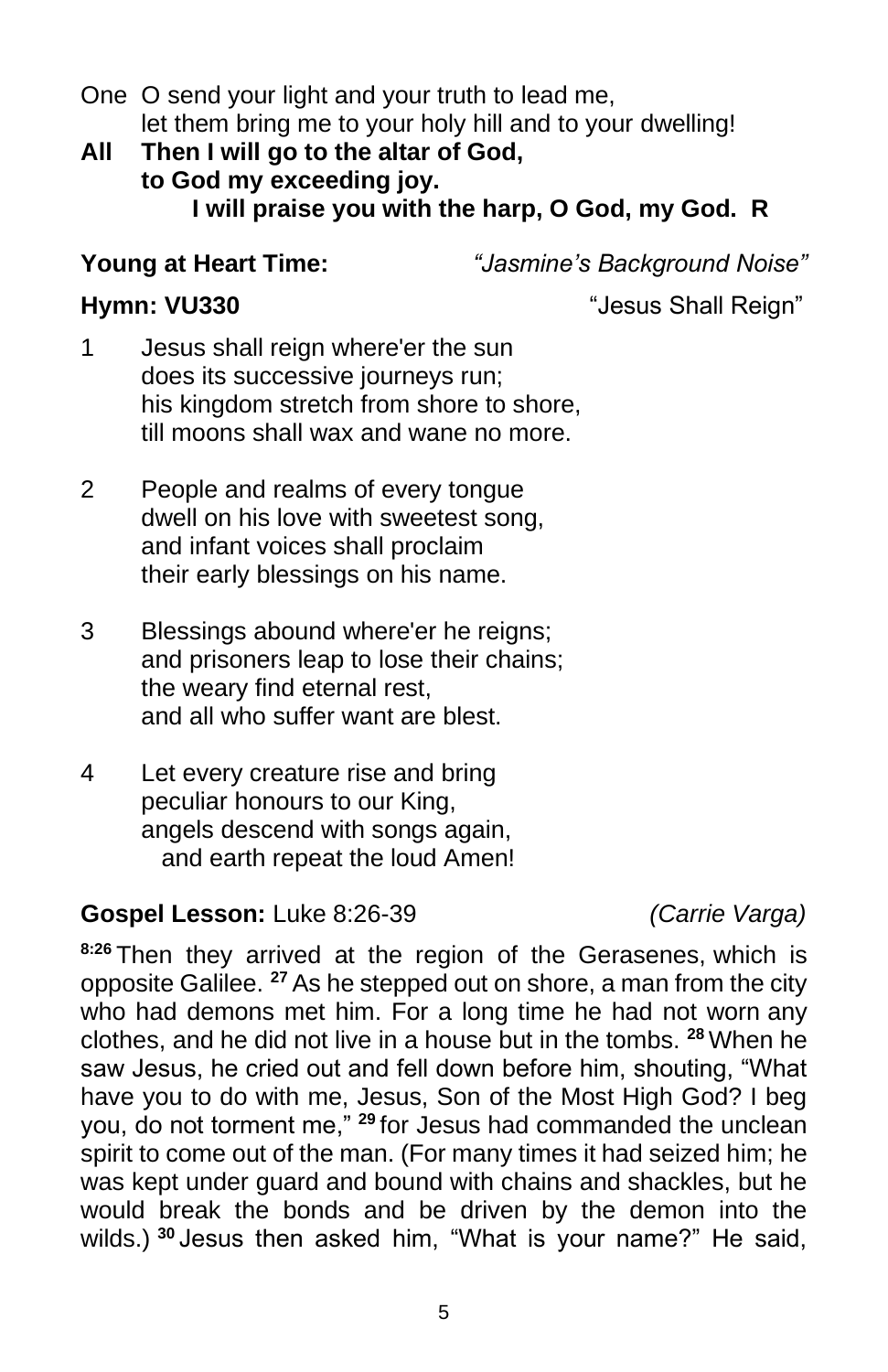"Legion," for many demons had entered him. **<sup>31</sup>** They begged him not to order them to go back into the abyss.

**<sup>32</sup>** Now there on the hillside a large herd of swine was feeding, and the demons begged Jesus to let them enter these. So he gave them permission. **<sup>33</sup>** Then the demons came out of the man and entered the swine, and the herd stampeded down the steep bank into the lake and was drowned.

**<sup>34</sup>** When the swineherds saw what had happened, they ran off and told it in the city and in the country. **<sup>35</sup>** Then people came out to see what had happened, and when they came to Jesus, they found the man from whom the demons had gone sitting at the feet of Jesus, clothed and in his right mind. And they became frightened. **<sup>36</sup>** Those who had seen it told them how the one who had been possessed by demons had been healed. **<sup>37</sup>** Then the whole throng of people of the surrounding region of the Gerasenes asked Jesus to leave them, for they were seized with great fear. So he got into the boat and returned. **<sup>38</sup>** The man from whom the demons had gone out begged that he might be with him, but Jesus sent him away, saying, **<sup>39</sup>** "Return to your home, and declare how much God has done for you." So he went away, proclaiming throughout the city how much Jesus had done for him.

Reader: As we listen to the words from our scripture...

**All: …may we hear the stories from our faith history that inspire us to embrace the promise and new life shared with us in the upper room at Pentecost.**

Reader: In the name of Jesus...

**All: …Amen.**

**Meditation:** *"Not Even Crickets"*

# **Music for Meditation**

## **The New Creed:**

One: Let's share together in the New Creed:

**All: We are not alone, we live in God's world. We believe in God: who has created and is creating, who has come in Jesus, the Word made flesh, to reconcile and make new,**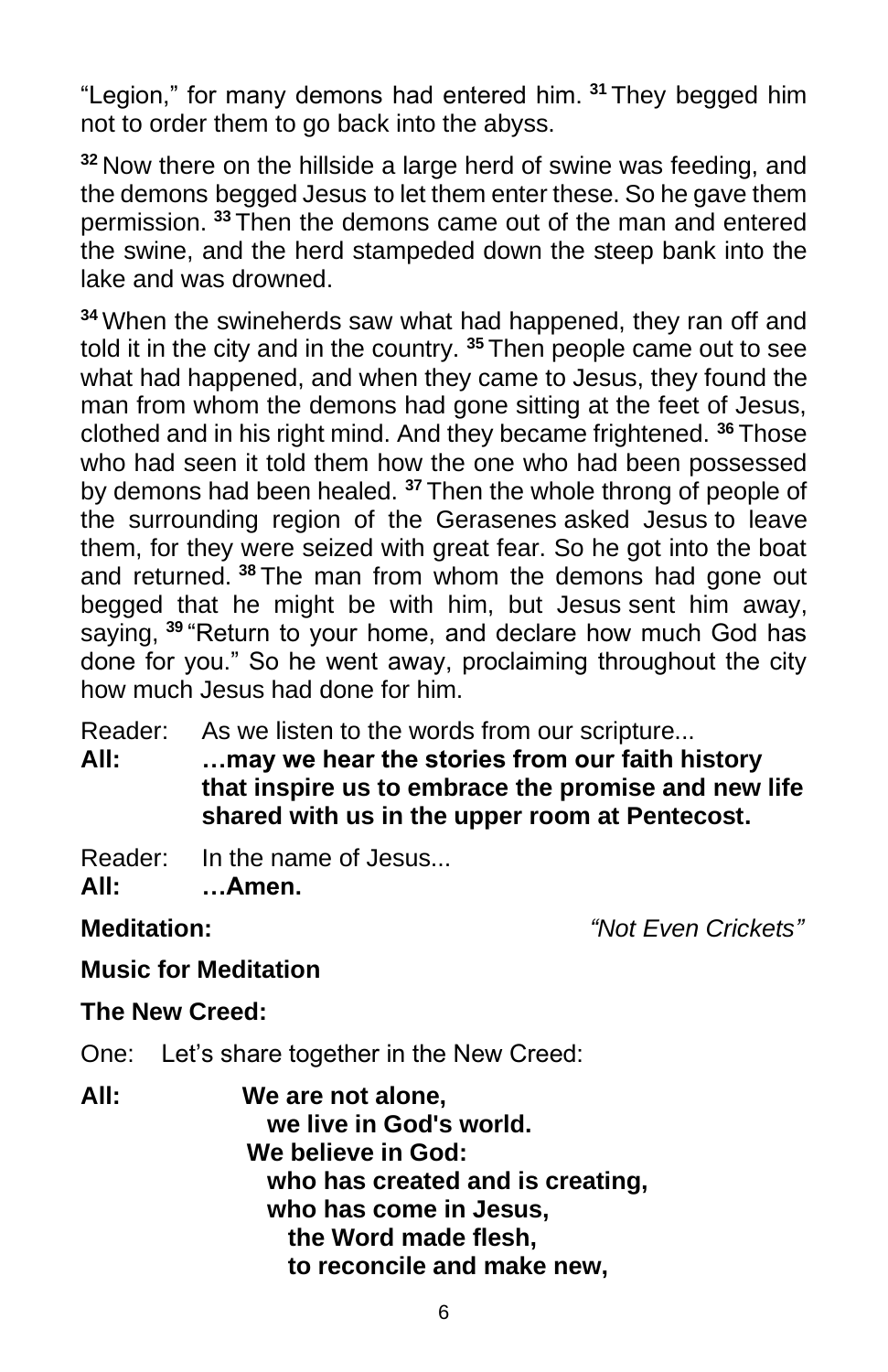**who works in us and others by the Spirit. We trust in God. We are called to be the Church: to celebrate God's presence, to live with respect in Creation, to love and serve others, to seek justice and resist evil, to proclaim Jesus, crucified and risen, our judge and our hope. In life, in death, in life beyond death, God is with us. We are not alone. Thanks be to God. Amen.**

# **Invitation to Offer Our Gifts**

### **Dedication of Our Gifts**

#### **An Environmental Minute:** *"Shopping Locally"*

(Presented by Carrie Varga)

When we shop locally, we are supporting local growers and bakers as well as reducing our carbon footprint. Since local growers and bakers don't need to transport long distances, the use of fossil fuels is less. It also allows for fresher produce and goods when we try to live farm to table. When we shop local produce and food stuffs, it also reduces the risk of transportation bourn pests travelling from region to region, country to country or continent to continent.

Locally grown and produced not only supports the community but the environment.

#### **Hymn Before Communion: VU806** "O God, Our Help in Ages Past"

- 1 O God, our help in ages past, our hope for years to come, our shelter from the stormy blast, and our eternal home:
- 2 under the shadow of thy throne thy saints have dwelt secure, sufficient is thine arm alone, and our defence is sure.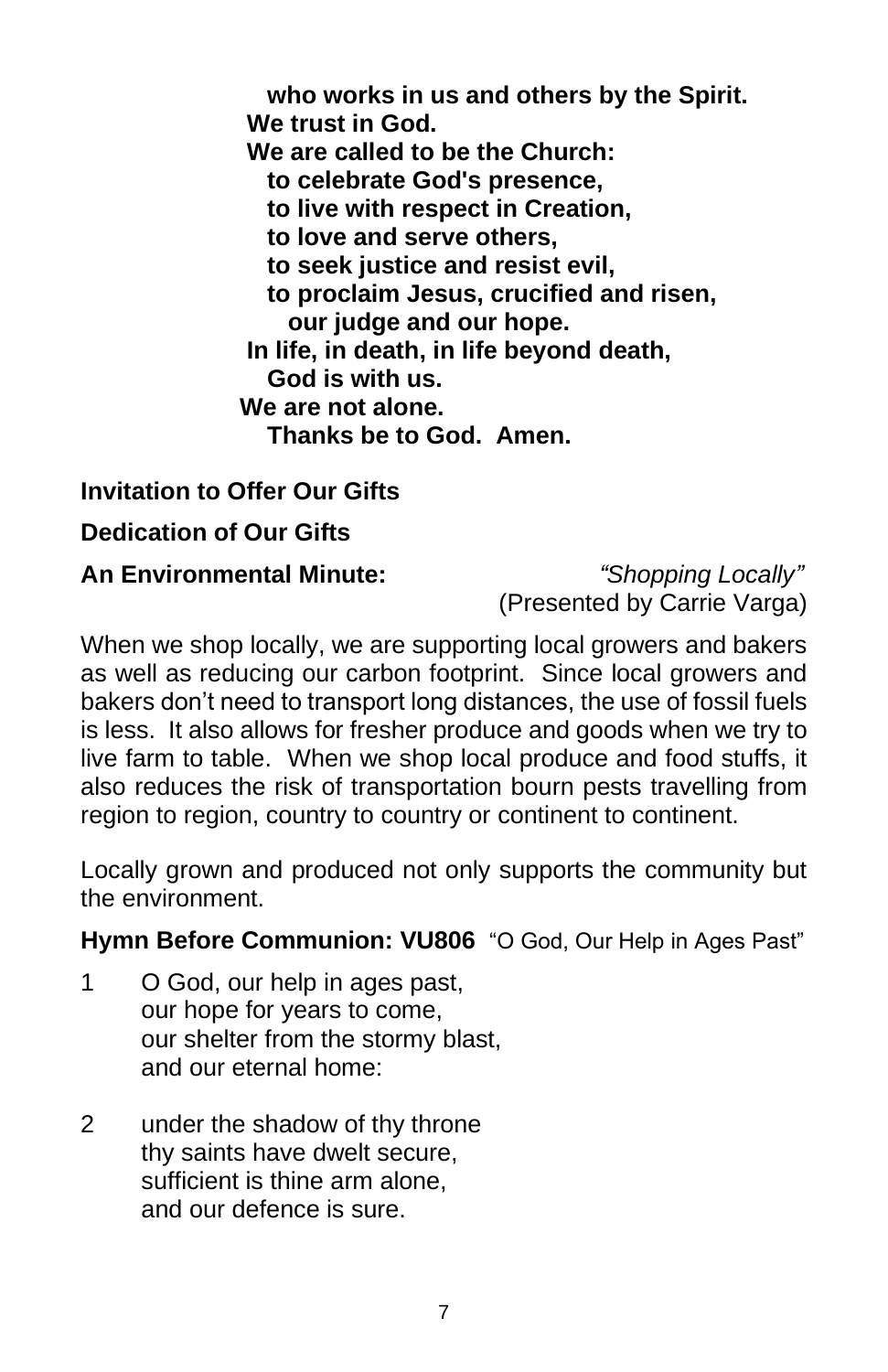- 3 Before the hills in order stood, or earth received its frame, from everlasting thou art God, to endless years the same.
- 4 A thousand ages in thy sight are like an evening gone, short as the watch that ends the night before the rising sun.
- 5 Time like an ever-rolling stream soon bears us all away; we fly forgotten, as a dream dies at the opening day.
- 6 O God, our help in ages past, our hope for years to come, be thou our guard while troubles last, and our eternal home.

### **The Celebration of Communion and Paraphrase of the Jesus Prayer:**

- One: Let us share together in a paraphrase of the Jesus Prayer…
- **All: Eternal Spirit, Earth-maker, Pain-bearer, Life-giver, Source of all that is and that shall be. Father and Mother of us all, Loving God, in whom is heaven:**

**The hallowing of your name echo through the universe! The way of your justice be followed by peoples of the world! Your heavenly will be done by all created beings! Your commonwealth of peace and freedom sustain our hope and come on earth.**

**With the bread we need for today, feed us. In the hurts we absorb from one another, forgive us. In times of temptation and test, strengthen us. From trials too great to endure, spare us.**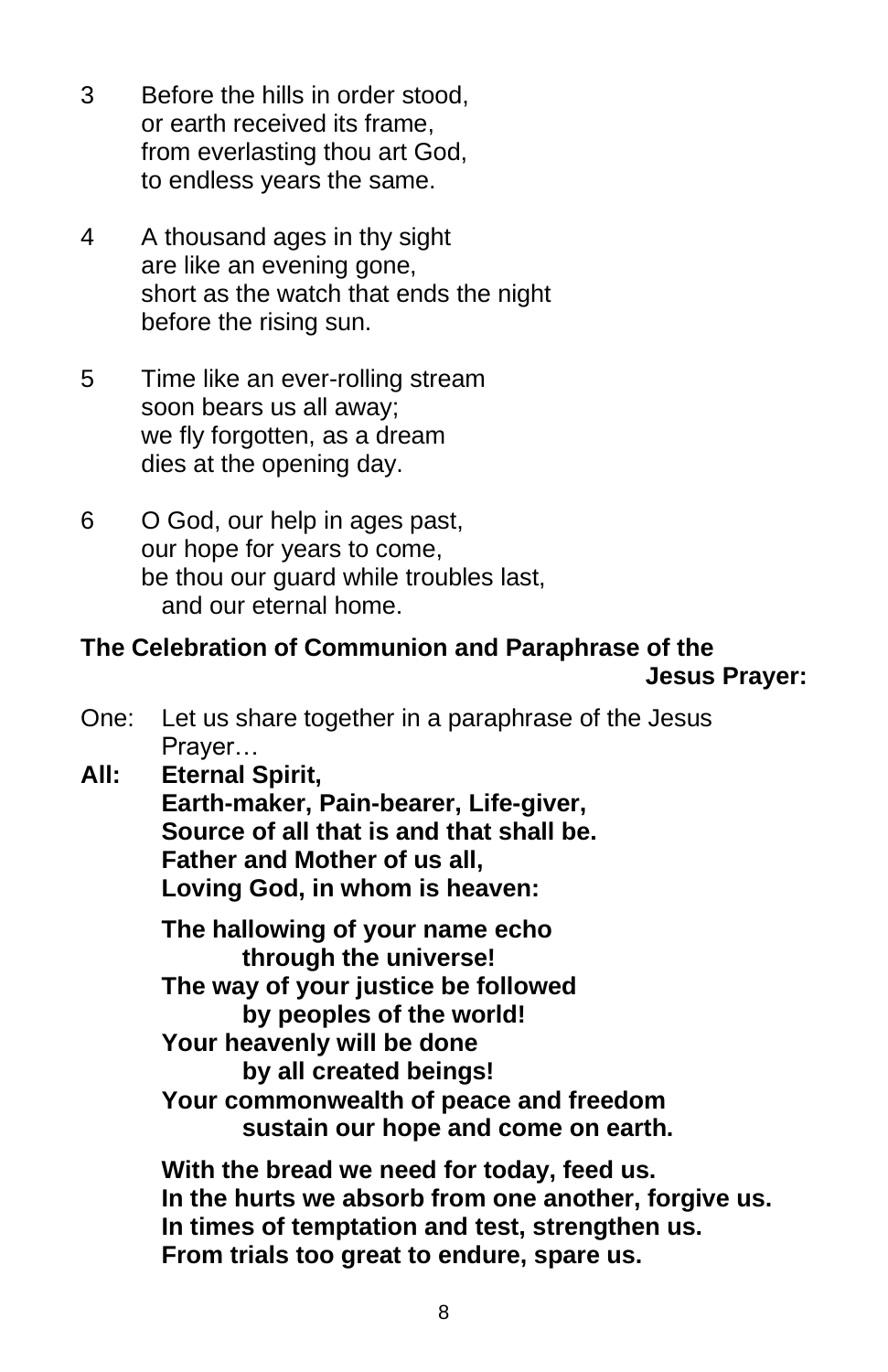**From the grip of all that is evil, free us.**

## **For you reign in the glory of the power that is love, now and for ever. Amen.**

**Closing Hymn: VU120** "O Jesus, I Have Promised"

- 1 O Jesus, I have promised to serve you to the end; remain for ever near me, my Saviour and my friend: I shall not fear the journey if you are by my side, nor wander from the pathway if you will be my guide.
- 2 O let me feel you near me: the world is ever near; I see the sights that dazzle, the tempting sounds I hear; my foes are ever near me, around me and within; but, Jesus, then draw nearer and shield my soul from sin.
- 3 O let me hear you speaking in accents clear and still, above the storms of passion, the murmurs of self-will; O speak to reassure me, to hasten or control; now speak, and make me listen, O guardian of my soul.
- 4 O Jesus, you have promised to all who follow you, that where you are in glory your servant shall be too. And Jesus, I have promised to serve you to the end; O give me grace to follow, my Saviour and my friend.

# **Blessing as We Go Forth:**

- One: As our time together comes to an end…
- **All: …the Spirit of the Creator stirs us to live faithfully and love openly as we follow the call of the Spirit of Pentecost.**
- One: As we journey together with each other and our Creator during this season after Pentecost, may our reflections and discussions transform our actions and attitudes as we live and love together in faith.
- **All: In the name of Jesus, the Christ, Amen and Amen!**

# **Music as We Depart**